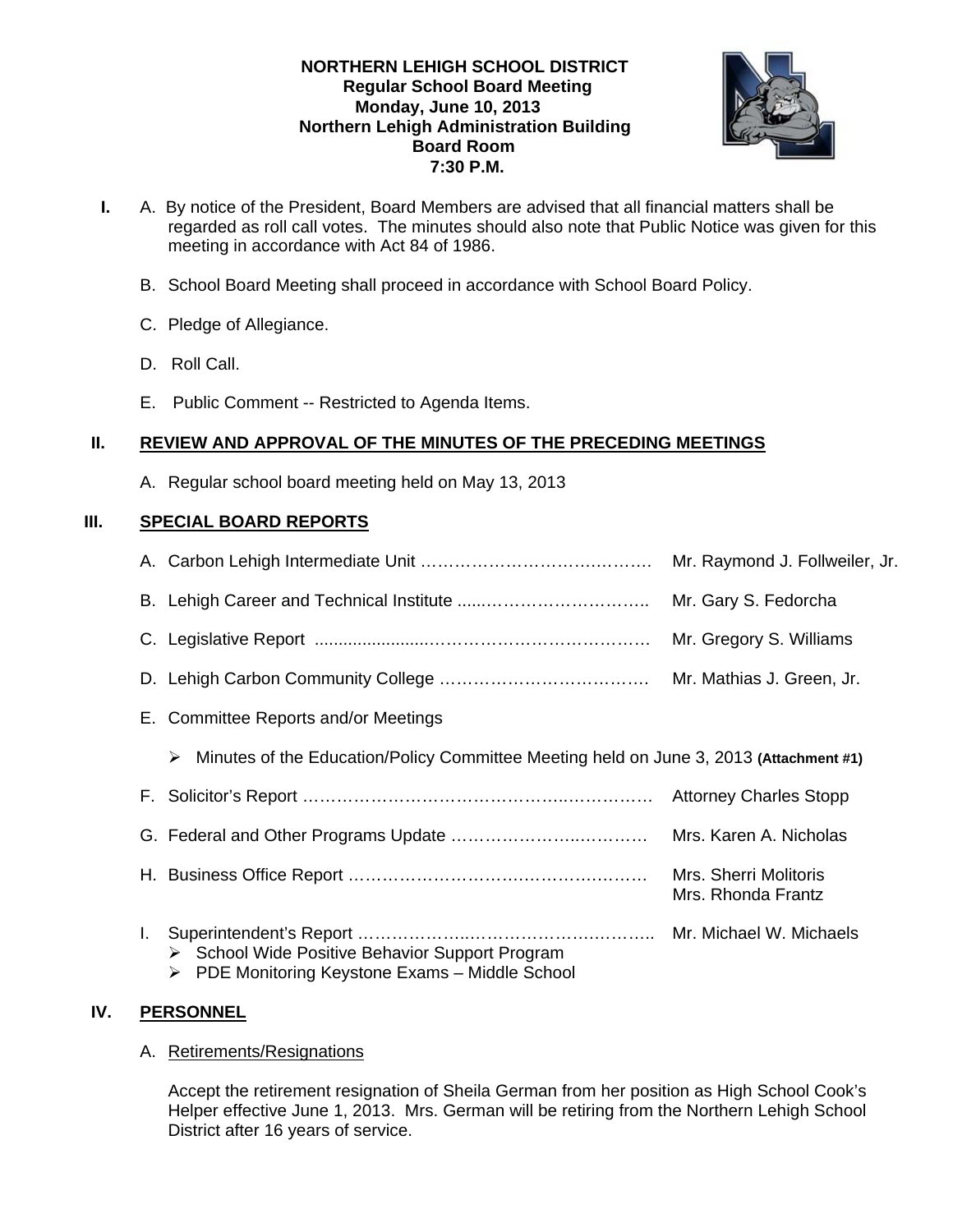### B. Appointment-Non-Instructional

| <b>Carol Snyder</b> |                                                                       |
|---------------------|-----------------------------------------------------------------------|
| Assignment:         | Second Shift Custodian Position replacing James Dotter<br>who retired |
| Salary:             | $$9.00/H$ our - 2:30 PM - 11:00 PM - 5 Days/Week                      |
| <b>Effective</b>    | July 1, 2013                                                          |

#### C. Uncompensated Leave of Absence

Approve to continue the uncompensated leave of absence for employee #1260 for the first semester of the 2013-2014 school year for personal reasons. Employee plans to return to her current teaching position on the first day of the second semester, January 22, 2014.

### D. Co-Curricular Appointments 2013-2014

Robert Hicks **Head Softball Coach** \$4,723.23

# **V. POLICY**

### A. Board Policy – Second Reading

- 1. Approve school board policy #334.1 Professional Employees Benevolence Sick Leave, as presented after second reading. **(Attachment #2)**
- 2. Approve school board policy #806 Operations Child/Student Abuse, as presented after second reading. **(Attachment #3)**
- B. Student Representative to the Board

Approve Emily Bevans as Student Representative to the Board for the 2013-2014 school year. Emily has been appointed as the junior representative to the board and will serve from September 2013 through June 2014. Nathaniel Czarnecki will serve as the senior student representative to the board until June 2014.

- C. In accordance with School Board Policy #707, approve the list of organizations and their appropriate group designation as presented by the Director of Support Services. **(Attachment #4)**
- D. Student-Parent Handbook Changes
	- 1. Approve the changes to the Elementary School Student-Parent Handbook as presented. **(Attachment #5)**
	- 2. Approve the changes to the Middle School Student-Parent Handbook as presented. **(Attachment #6)**
	- 3. Approve the changes to the High School Student-Parent Handbook as presented. **(Attachment #7)**

### **VI. CONFERENCES**

A. Karen Nicholas – The Common Core Standards – Summer Leadership Training – August 7-8, 2013 – Sheraton Valley Forge, King of Prussia, PA – Lodging: \$151.00; Travel - \$57.63, Meals: \$25.00 – Total Approximate Cost: \$233.63 – Funding: Assistant Superintendent 2013-2014 Budget **(Attachment #8)**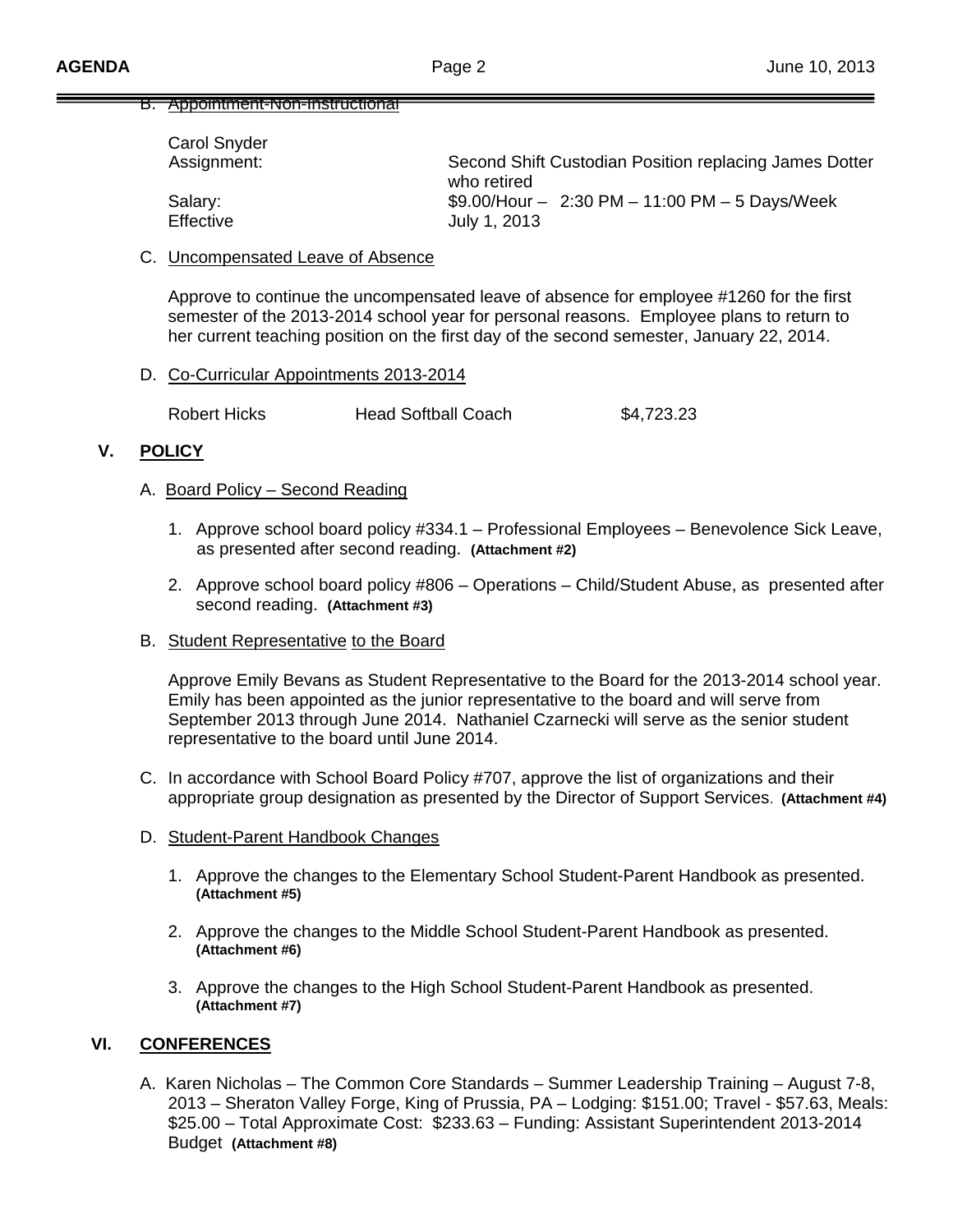# **VII. CURRICULUM AND INSTRUCTION**

- A. Approve administration to enter into a partnership agreement with Lehigh Carbon Community College in order to provide our students with greater options to earn concurrent high school/college credit. The term of the Dual Enrollment Partnership Proposal between Northern Lehigh School District and Lehigh Carbon Community College will be from August 19, 2013 – June 30, 2014. **(Attachment #9 )**
- B. Approve a revision to the agreement between the Northern Lehigh School District and the Carbon Lehigh Intermediate Unit #21 for the Driver Education Program. The original agreement was approved at the April 8, 2013 board meeting and the Carbon Lehigh Intermediate Unit #21 has since revised the agreement to include additional language providing assurances of the insurance liability provided by the Carbon Lehigh Intermediate Unit #21. (**Attachment #10)**
- C. Title I & Title IIA 2013-2014

 Approve to authorize proper officials to execute contracts for Title I and Title IIA for the 2013-2014 school year.

# **VIII. OLD BUSINESS**

### **IX. NEW BUSINESS**

- A. Approve the new Salary and Benefit Agreement between the Northern Lehigh School District and the Northern Lehigh Clerical Staff. **(Distributed to Board Members Only)**
- B. Approve the Memorandum of Understanding updating the language in item #2 of the Act 93 agreement. The language is being aligned with language that is in all other negotiating groups' agreements. **(Distributed to Board Members Only**)

# **X. FINANCIAL**

- A. Approve the Following Financial Reports: 1. General Fund month of May
- B. Approve the Following List of Bills:
	- 1. General Fund months of May and June
	- 2. Refreshment Stand month of May
	- 3. Cafeteria Fund month of May
- C. Allow business office to complete budgetary transfers for the 2012-2013 end of year audit.
- D. Appoint Willis of Pennsylvania, Inc. as the district insurance broker for Property, Casualty, & Liability insurance for the 2013-2014 school year.
- E. Award insurance coverage for the 2013-2014 school year to the following companies:
	- 1. Commercial Package and Automobile (Vehicle Liability, General Liability Property Insurance and Boiler and Machinery) Graphic Arts (UTICA) National Insurance Company - \$67,555.00. The premium is an increase of \$5,329.00 over last year's rate.
	- 2. Commercial Umbrella Liability Insurance North River Insurance Company \$16,288.00. The premium is an increase of \$1,643 from last year's rate.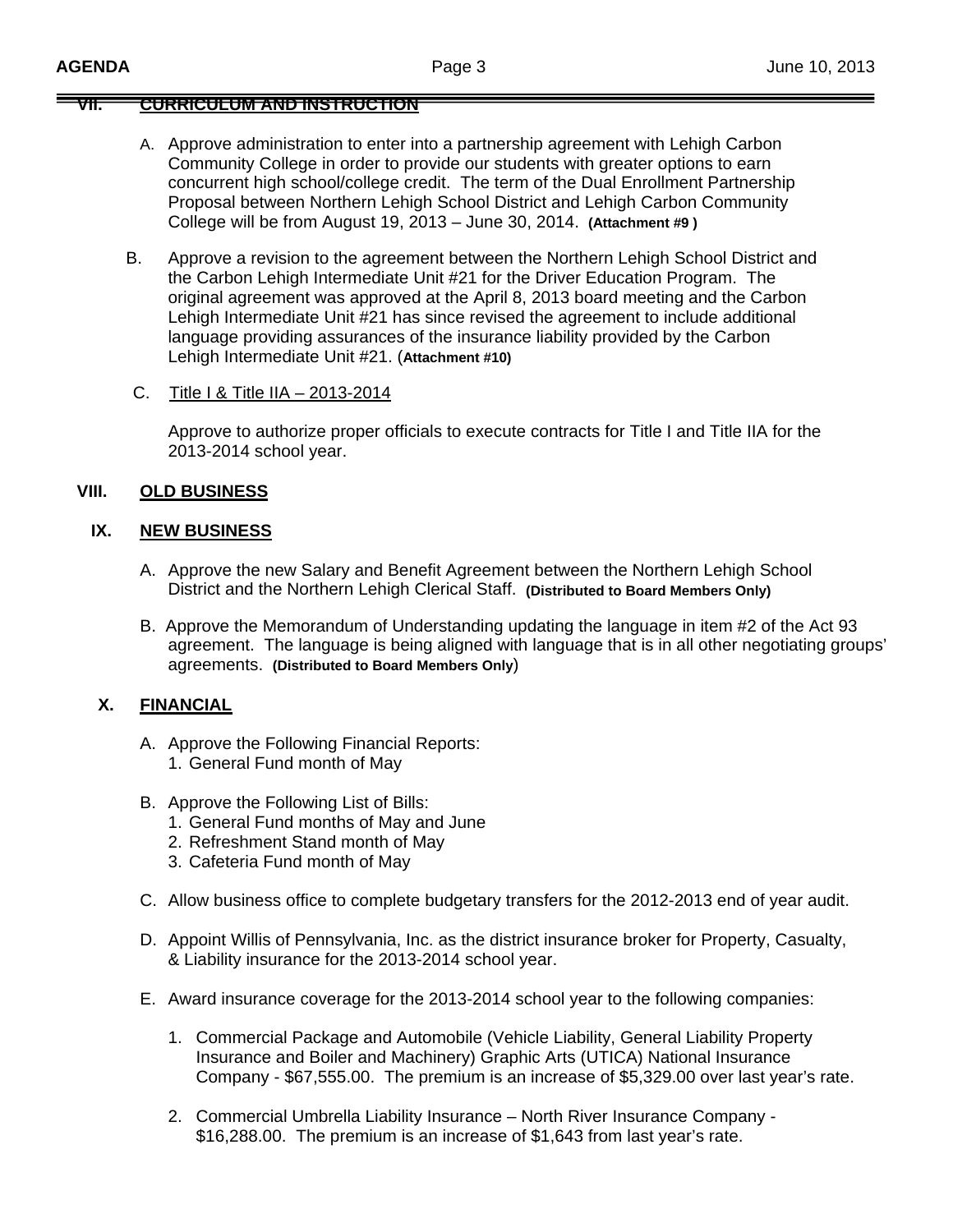- 3. School Leaders Error and Omissions Liability National Union Fire Insurance Company - \$25,768.00. The premium is an increase of \$6,352.00 over last year's rates.
- F. Appoint School District's Insurance Consortium as the district's Workers' Compensation carrier for the 2013-2014 school year at an estimated premium of \$79,783.00, approximately a \$16,921.00 increase. This amount is an estimated total, final cost is based on actual payroll figures.
- G. Authorize the following financial institutions to act as approved depositories for school district funds and or temporary investments. The Northern Lehigh School Board further authorizes the following financial institutions to transfer funds on deposit to any other bank for the credit of the Northern Lehigh School District. The Board further authorizes the Business Manager and/or Superintendent to enter into agreements, supplements or amendments to agreements to implement the foregoing operations for the 2013-2014 school year.

TD Wealth

First Niagara **Prudential-Bache Government Securities Trust** Wells Fargo National Bank Pennsylvania Local Government Investment Trust (PLGIT)

- H. Approve to grant permission to the business office to pay general fund and capital projects bills that are scheduled for payment during the month of July as required by contract. There is no scheduled board meeting in July.
- I. Appoint First National Insurance Agency, LLC as the 2013-2014 Student Accident and Athletic Insurance Carriers. The renewal rate is \$16,494.00, to include all interscholastic sports, band and cheerleading. Voluntary school coverage is \$22.00 for the school time rate and \$88.00 for the 24-hour rate.
- J. Approve to renew the following expiring bonds for the 2013-2014 fiscal year through Willis of Pennsylvania, Inc.:
	- 1. A \$50,000 Board Secretary Bond for the term of July 1, 2013 to July 1, 2014 at an annual premium of \$175.00.
	- 2. A \$50,000 Board Treasurer Bond for the period July 1, 2013 to July 1, 2014 at an annual premium cost of \$269.00.
- K. Upon final approval of the Proposed Final 2013-2014 budget, approve the lease of desktop computers for the High School and desktop and laptop computers for the Administrative Staff from California First Leasing Corporation 18201 Von Karman Ave, Suite 800, Irvine CA 92612 for \$50,000.00 per year with a lease term of 36 months and a one dollar (\$1) buyout option at end of the lease agreement.
- L. Approve to commit and/or assign portions of the June 30, 2013 fund balance for the following purposes (actual amounts to be determined after completion of the 2012-2013 end of year audit):

PSERS Increase Replacement Equipment Health Insurance Premiums **Long Range Maintenance Technology**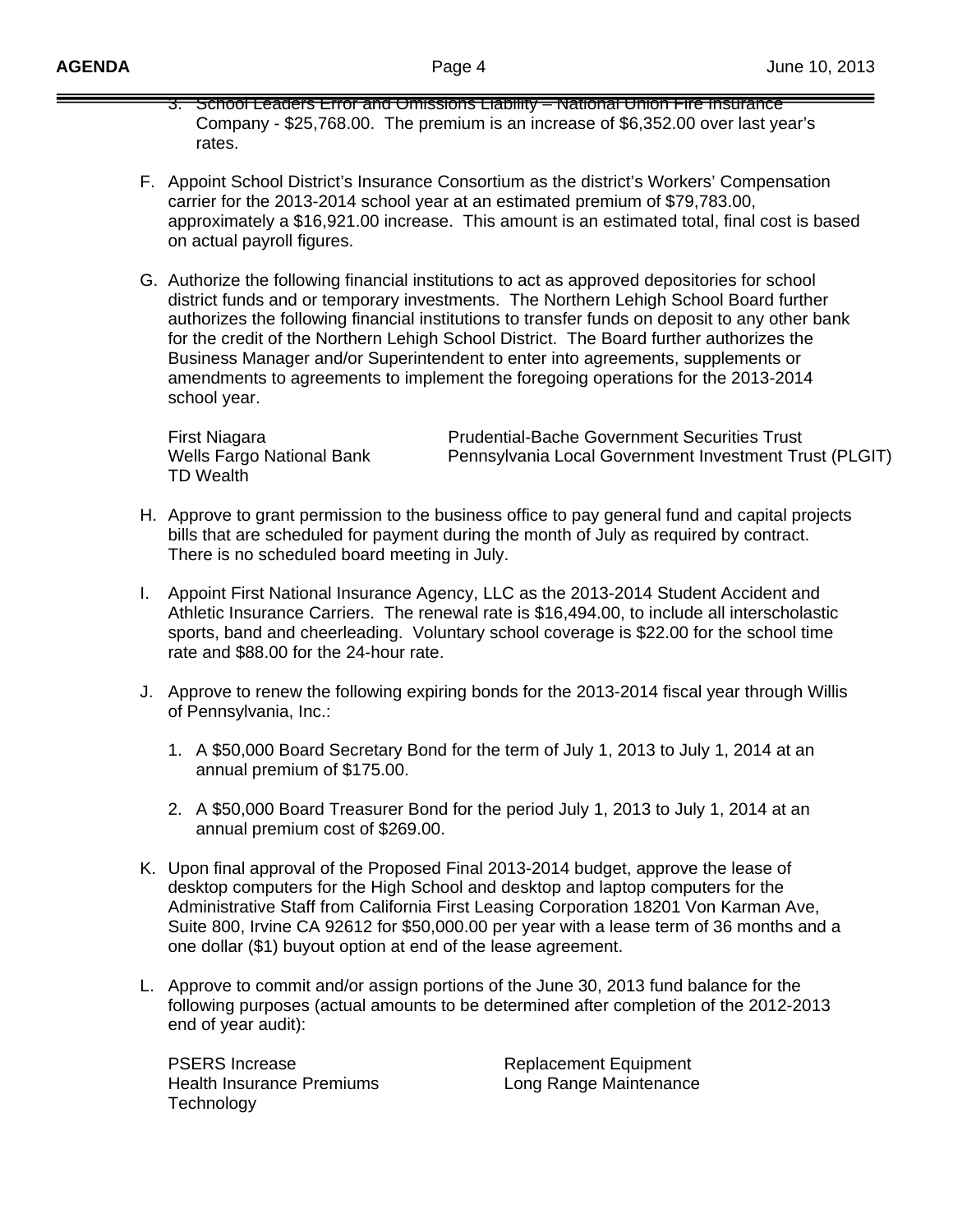#### **M. School Dentist**

Approve to appoint Dr. Harry Shleifer of Broadway Family Dentistry as the school dentist for the 2013-2014 school year at the quoted fee of \$1.00 per dental exam needed.

#### N. School Physician

Approve to appoint Dr. Nicole Sully and Dr. Amy Steigerwalt of Parkland Family Health Center as school physicians for the 2013-2014 school year. The fee for grade level physicals will be \$20.00 per physical needed. Consultant services will be provided at no charge.

### O. Football Game Physician

Approve to appoint OAA Orthopedic Specialists to provide football game physicians for the 2013-2014 school year at a quoted fee of \$150.00 per regular season game and \$175.00 per post-season game. There is no increase over last year's rates.

### P. Blackboard Communication System

Approve entering into a three (3) year contract with Blackboard for a School to Parent communication system at a yearly cost of \$2,736.00. This is a decrease of \$2,275.00 over last year's cost.

Q. Approve the following Homestead/Farmstead Resolution, as presented.

## **NORTHERN LEHIGH SCHOOL DISTRICT**

### **2013 Homestead and Farmstead Exclusion Resolution**

**RESOLVED**, by the Board of School Directors of the Northern Lehigh School District, that homestead and farmstead exclusion real estate tax assessment reductions are authorized for the school year beginning July 1, 2013, under the provisions of the Homestead Property Exclusion Program Act (part of Act 50 of 1998) and the Taxpayer Relief Act (Act 1 of 2006), as follows:

### **1. Aggregate amount available for homestead and farmstead real estate tax reduction.**

The following amounts are available for homestead and farmstead real estate tax reduction for the school year beginning July 1, 2013:

- a. **Gambling tax funds.** The Pennsylvania Department of Education (PDE) has notified the School District that PDE will pay to the School District during the school year pursuant to Act 1, 53 P.S. § 6926.505(b), as a property tax reduction allocation funded by gambling tax funds, the amount of \$946,067.89 plus an additional \$87, which was undistributed school year beginning July 1, 2012, for a total amount of \$946,154.89.
- b. **Philadelphia tax credit reimbursement funds**. PDE has notified the School District that PDE will pay to the School District during the school year pursuant to Act 1, 53 P.S. § 6926.324(3), as reimbursement for Philadelphia tax credits claimed against the School District earned income tax by School District resident taxpayers, the amount of \$3,179.87.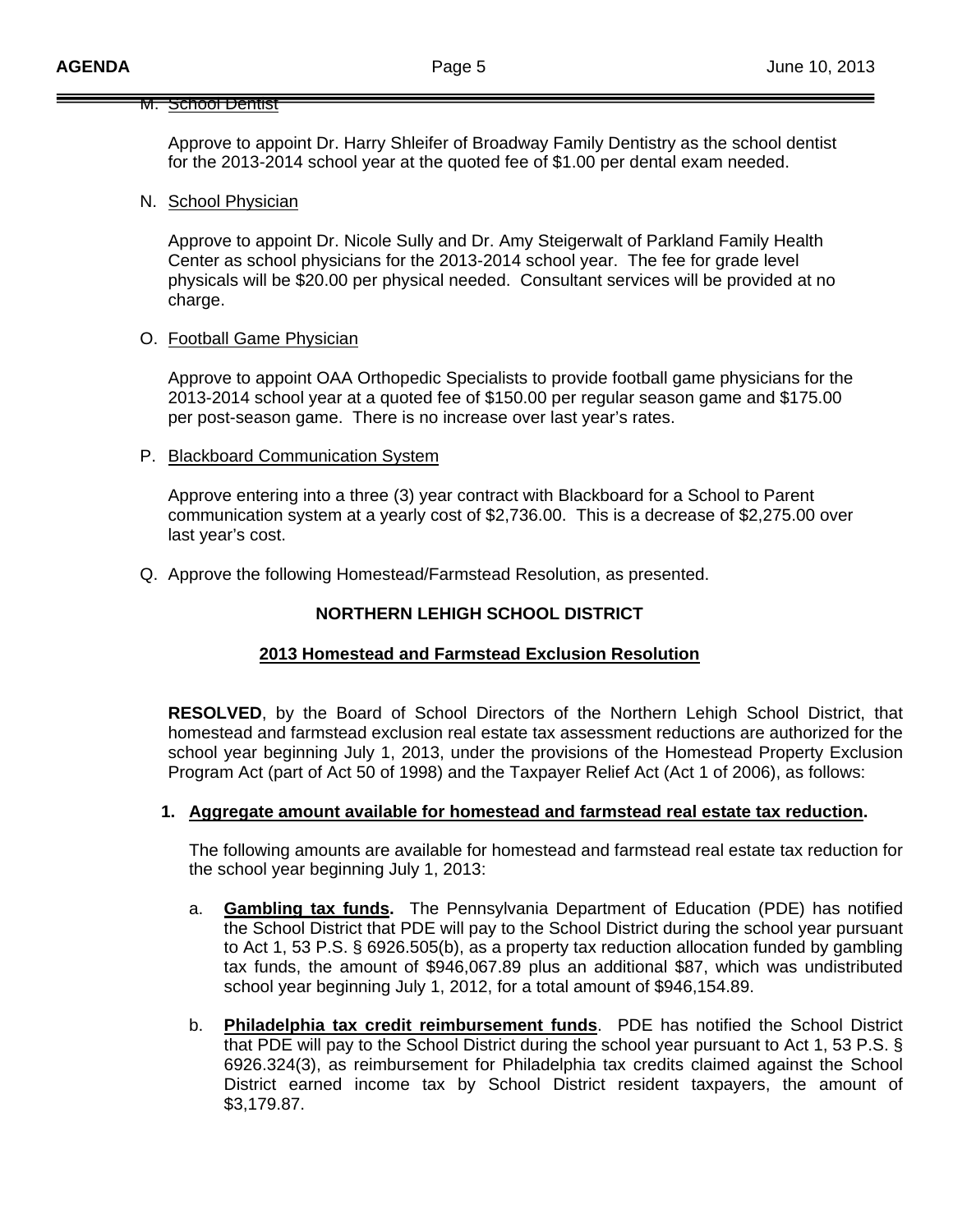- c. **Aggregate amount available.** Adding these amounts, the aggregate amount available during the school year for real estate tax reduction is \$949,334.76.
- **2. Homestead/farmstead numbers.** Pursuant to Act 50, 54 Pa. C.S. § 8584(i), and Act 1, 53 P.S. § 6926.341(g)(3), the County has provided the School District with a certified report listing approved homesteads and approved farmsteads as follows:
	- a. **Homestead property number.** The number of approved homesteads within the School District is 3,772.
	- b. **Farmstead property number.** The number of approved farmsteads within the School District is 31.
	- c. **Homestead/farmstead combined number.** Adding these numbers, the aggregate number of approved homesteads and approved farmsteads is 3,803.
- **3. Real estate tax reduction calculation.** The school board has decided that the homestead exclusion amount and the farmstead exclusion amount shall be equal. Dividing the paragraph 1(c) aggregate amount available during the school year for real estate tax reduction of \$949,334.76 by the paragraph 2(c) aggregate number of approved homesteads and approved farmsteads of 3,803 (before considering the assessed value of approved homesteads and approved farmsteads having an assessed value below the preliminary calculation of the maximum real estate assessed value reduction amount to be established as the homestead and farmstead exclusion amount), the preliminary calculation of the maximum real estate tax reduction amount applicable to each approved homestead and to each approved farmstead is \$249.63.

Based on calculations provided by the School District Business Office from the best available information and carefully evaluated by the School Board, considering the assessed value of approved homesteads and approved farmsteads having an assessed value below the preliminary calculation of the maximum real estate assessed value reduction amount to be established as the homestead exclusion and the farmstead exclusion amount, an additional aggregate amount of \$20,379.39 will be available during the school year for real estate tax reduction applicable to approximately 3,620 homesteads and farmsteads, resulting in an additional real estate tax reduction amount available for each homestead and farmstead of \$5.63. Adding this additional amount to the preliminary calculation of the maximum real estate tax reduction amount of \$249.63, the final maximum real estate tax reduction amount applicable to each approved homestead and to each approved farmstead is \$255.26.

- **4. Homestead exclusion calculation.** Dividing the paragraph 3 maximum real estate tax reduction amount of \$255.26 by the School District real estate tax rate of 20.1681 mills (.0201681) for Lehigh County and 57.3059 mills (.0573059) for Northampton County, the maximum real estate assessed value reduction to be reflected on tax notices as a homestead exclusion for each approved homestead is \$12,656 for Lehigh County or \$4,454 for Northampton County, and the maximum real estate assessed value reduction to be reflected on tax notices as a farmstead exclusion for each approved farmstead is \$12,656 for Lehigh County or \$4,454 for Northampton County.
- **5. Homestead/farmstead exclusion authorization July 1 tax bills.** The tax notice issued to the owner of each approved homestead within the School District shall reflect a homestead exclusion real estate assessed value reduction equal to the lesser of: (a) the Countyestablished assessed value of the homestead, or (b) the paragraph 4 maximum real estate assessed value reduction of \$12,656 for Lehigh County or \$4,454 for Northampton County. The tax notice issued to the owner of each approved farmstead within the School District shall